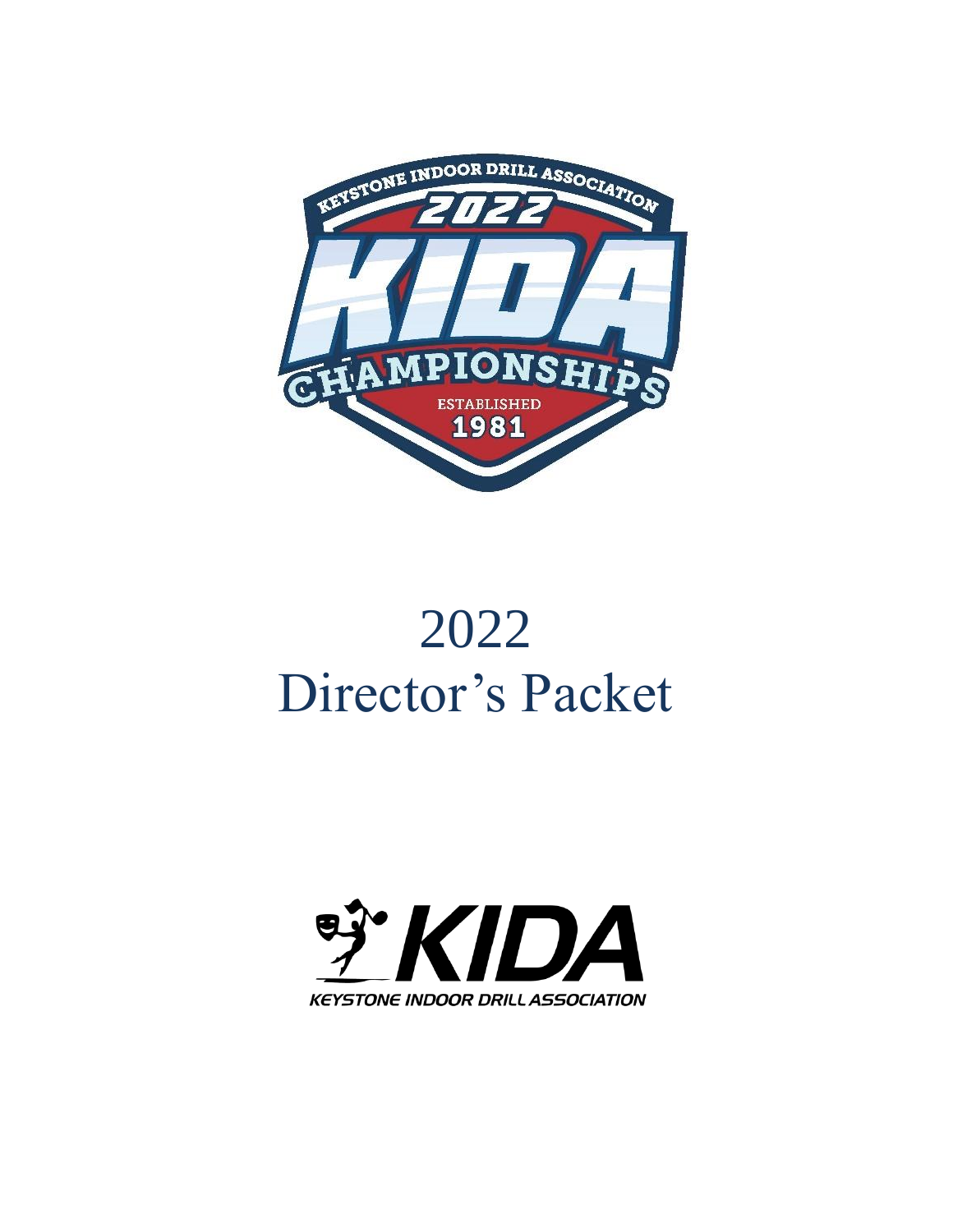## 2022 KEYSTONE INDOOR DRILL ASSOC. CHAMPIONSHIPS

#### *Welcome to the 2022 KIDA Championships!*

As our  $41<sup>th</sup>$  season comes to a close (with COVID we missed a big  $40<sup>th</sup>$  year celebration), KIDA Championship weekend is an opportunity to celebrate the fact that we are all together again and 'back in the gym' as well as our accomplishments throughout the season. I know in many ways the past few years have been a struggle, but even with that the growth of so many units have been extraordinary again as performers are pushing themselves to be their best, instructors and designers explore the innovative ways to make their programs grow and parents, fans, and supporters look for new ways to cheer and encourage those that they love to reach for their greatest performance.

As a community, we need to continue to help ensure that all are welcome with open arms into the KIDA family with new units, instructors, and performers each year. Reach out and help those around us. Only when we act as a collective and cohesive community do encourage the growth of our activity.

**Please do YOUR part to make sure your entire group (students, staff & parents) are aware of the information they need to know to help everything run as smooth as possible** (this includes making sure your parents know the KIDA Videotaping policy, no food policy, etc. as well as which classification your unit is in..it's amazing how many don't know when they get to the box office). With your help, we can all ensure that the 2022 KIDA Championships is an event that everyone will enjoy. There are regulations as to what you can bring into the gym (bag security, etc), please make sure you review this & as pass on the information to your staff, Unit members & their families.

The 2022 KIDA Championships will be hosted again at Chambersburg High School, and we thank them for welcoming us into their school. This is a HUGE undertaking, and we want to thank Chambersburg Band Director Nicole Albright, as well as Dawn Abraham, Kathryn Findley and music boosters and staff for all their hard work.

**Please review this packet carefully THERE IS NEW INFORMATION. Make sure you are following both KIDA and Chambersburg HS rules outlined in the packet to help your day run smoothly. There is NO masking policy currently at Chambersburg but follow what your school/district requires for your students.** 

If you have any questions, please feel free to contact any member of the KIDA Board of Directors and Administration. We are happy to help you with your units needs as you prepare for your important day.

Thank you for your continued support of the Keystone Indoor Drill Association. With your hard work and dedication, we are ensured that KIDA will continue to prosper and provide an exciting educational performance outlet for our students for years to come.

On behalf of the entire KIDA Board of Directors, we wish your unit all the best of luck with your Championship Experience!

Best Wishes,

*Carol Bieler, Championship Coordinator* & *KIDA Board of Directors*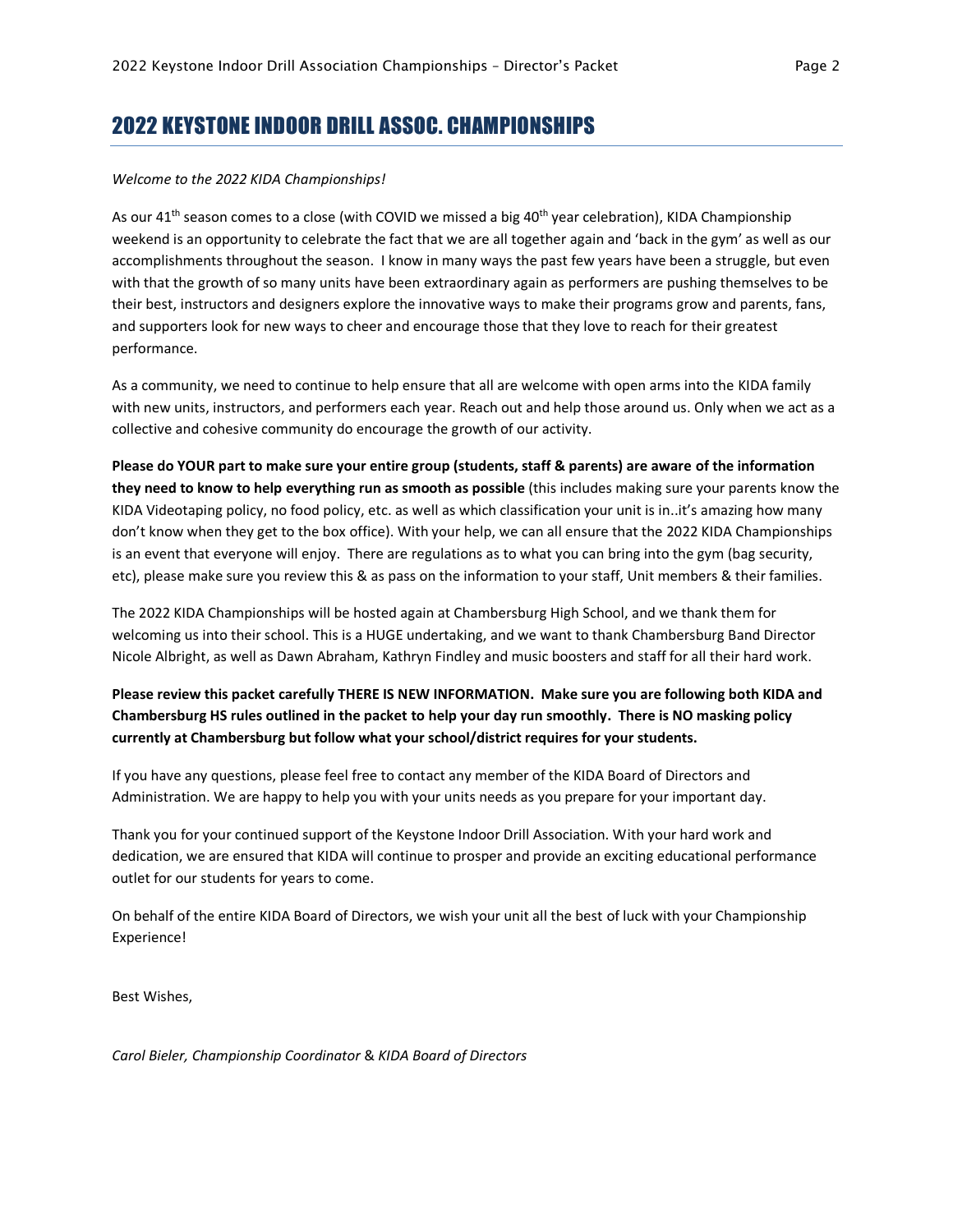## **TICKETS**

Tickets will be available at the door the day of the event. Cash or Card. The cost for admittance is as follows:

| Adults                   | \$25.00 per session                 |        |
|--------------------------|-------------------------------------|--------|
| Students                 | \$15.00 per session with a valid ID |        |
| <b>Senior Citizens</b>   | \$15.00 per session/65+ with ID     |        |
| <b>Adults</b>            | \$40 All day Guard Admission        |        |
| Children Under Three (3) |                                     | Free   |
| Championships Programs   |                                     | \$5.00 |

#### CHAMPIONSHIP PASSES

When you arrive at unit registration, you will be issued ten (10) wristbands, per unit, for entry into the show (two frontside and 8 handler). The check-in registration table will have **the number of student performers per the unit roster that you submitted,** and each of these students will be given a wrist band. Everyone else (i.e. instructors, handlers, chaperones, bus drivers, etc.) will use the wristbands from your packet or must purchase one in the main lobby. No other passes will be accepted. Admittance to the show will only be granted to those persons wearing wristbands. The handler & performer wristbands permit access to the performance gym on the participant side only, except during your unit's performance.

**PLEASE NOTE:** EVERYONE **MUST** have a **WRISTBAND** to enter the Performance Gym – **INCLUDING PERFOMERS**

You will be asked to show your wristband when entering the performance gym. Only spectators who have purchased a spectator wristband will be seated on the spectator/judging side of the arena. All other wristbands will only be allowed access on the sides of the gym (no backside seating). **NO EXCEPTIONS!**

#### PARKING/Check-In & Unloading

Please see the attached map and pictures on the website as to where units should be dropped off in the front of the school (main school entrance) for unit check-in. Trucks drop off equipment in the back of the school (Tolbert Ave, Door 20) & then both trucks and buses will be directed to the designated parking areas for buses & trucks.

#### TIMING AND WARM-UP SCHEDULE

Please be flexible with your scheduled warm-up times. Be prepared for the possibility that your performance schedule could change. Allow for schedule changes when planning for your arrival. Color guards will be able to perform sound checks before the show begins, after the awards ceremonies or during any break.

No playing of instruments or spinning of equipment is allowed anywhere in the school outside of your scheduled warm up time. Units cannot wander the facility to locate any additional warm up areas (there are cameras being monitored). ALL units will be given plenty of time in warm up areas for stretching & equipment warm up.

**Percussion** groups will be permitted to go outside if they choose. PLEASE do not block any entrances or doors of the school. PLEASE do not block any entrances or exits to any of the parking areas. PLEASE avoid the truck unloading & re-load areas outside. You will **ONLY** be able to use the designated entrance/exit on **TOLBERT AVE** (see map) when entering & exiting the school – you will not be able to come in/out the closest door assessable.

There are 3 percussion warm up areas (see map), if you are in area #3 you will enter it off the cafeteria. All percussion equipment and props will be stored in the old gym until your scheduled warm up, please make sure you give yourself enough time to get equipment, travel to warm up, etc. To avoid pedestrian traffic in the main hallway from café to performance gym, after warm up Percussion units will be directed back through the old gym to travel to the holding area & then performance in main gym. If you choose to warm up outside, it is YOUR responsibility to be at the gate 9 min before your performance time, no one will come & find you if you choose not to use your in school warm up.

#### UNIT HOUSING ASSIGNMENTS \*\*NEW\*\*

We will not be using the classrooms and signing out keys this year. Each group will be assigned to their own area/rows in the auditorium. Please make sure you are sticking to your area. Please be respectful of the area & make sure is **CLEAN** when you leave.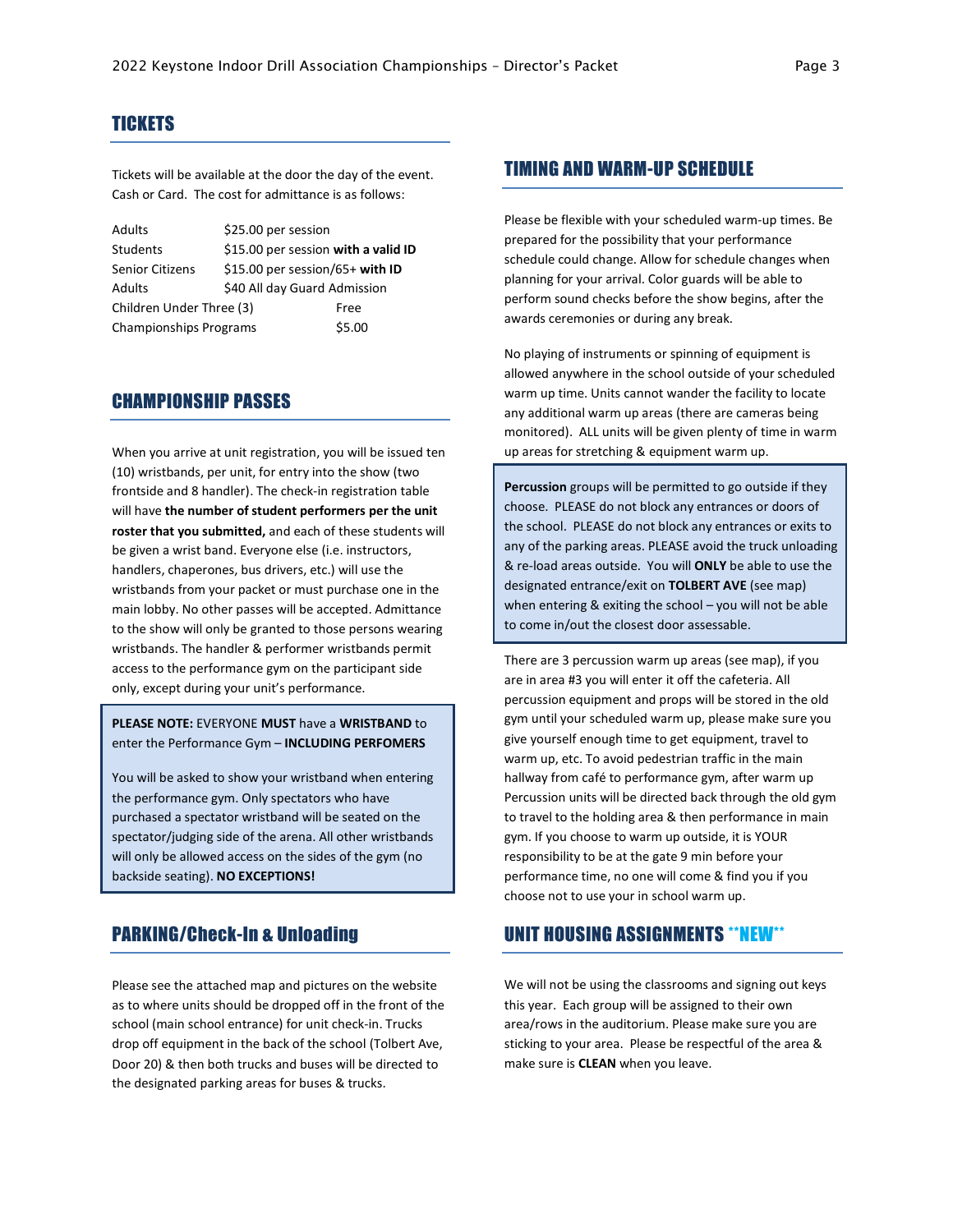**DRESSING ROOMS/CHANGING FACILITIES** are located down the hall (behind the stage area) for students to change & apply makeup. **NO changing should be done in the auditorium**. **NO makeup or glitter (and anything that will make a mess) is allowed in the auditorium**. NO ONE is permitted on the stage. There is also rest rooms in several areas outside of the auditorium that can be used.

#### **Adult Monitor**

An **adult** (instructor or parent) **MUST** be with the students at all times when in the housing area.

#### PERFORMANCE ENTRANCE AND EXIT

For KIDA Championships, the horizontal entrance rules will be used. Units will enter from the right/front spectator's side of the gym. Units will exit on the back-right side and then move props & floors outside to load. (See chart below).



## FOOD & CONCESSIONS.

Food is being served in the cafeteria throughout the day (morning to evening). The menu (with gluten free items) is posted on the website. **NO OTHER OUTSIDE FOOD OR BEVERAGES ARE PERMITTED TO BE BROUGHT IN THE BUILDING**. Please make sure students, parents and staff all understand this. Every year we watch instructors, parents & students walk in the building with food. THIS IS NOT PERMITTED. There will be monitors to ensure adherence to these requirements.

**Tailgating in the parking lot areas or any type of cooking on school property is also not permitted**.

There will also be a concession stand open behind the back stands in the KIDA Market Area and Farm Show Milk Shakes are back again this year by the cafeteria!!

Please support the CAHS Band by eating at the school

#### FIRST AID

A first aid station will be made available at KIDA Championships. This will be located on the **Ground Floor** of the **Performance gym** near the unit exit door. Please see them for any first aid needs, including **ice** (do not go to the cafeteria for it).

## VIDEO TAPING POLICY

Personal video taping **IS NOT PERMITTED** at KIDA Championships due to copyright laws. Each unit will be permitted to use their season video pass for one person to record at Championships for educational purposes. Anyone caught videotaping at Championships will be asked to stop & if they fail to cease, they will be asked to leave the premises by security and not refunded their ticket price. **PLEASE MAKE SURE YOU INFORM YOUR PARENTS and STAFF MEMBERS.** There will be an area on the top level of the gym for taping.

## PHOTOGRAPHY

Once your unit is done performing proceed to the photo area near the cafeteria (see map) to have their group picture taken. If it is more convenient, you can also go prior to your warm-up time if they are not busy. Spectators and students will be able to purchase prints of these photos on the day of KIDA Championships and receive the print that day. They will be set up in the hallway between the gym and cafeteria. **NO CASH will be accepted – Cards only.** 

#### FULL RETREAT

KIDA Championships will have a full retreat for the Percussion and both Color Guard sessions. After the final percussion group and final guard in each session, **all performers are to remain in the side stands, ONLY CAPTAINS** are to report to the holding area outside the entrance to the gym to set up for a full retreat. Once all the captains are paraded in for retreat, we will ask the rest